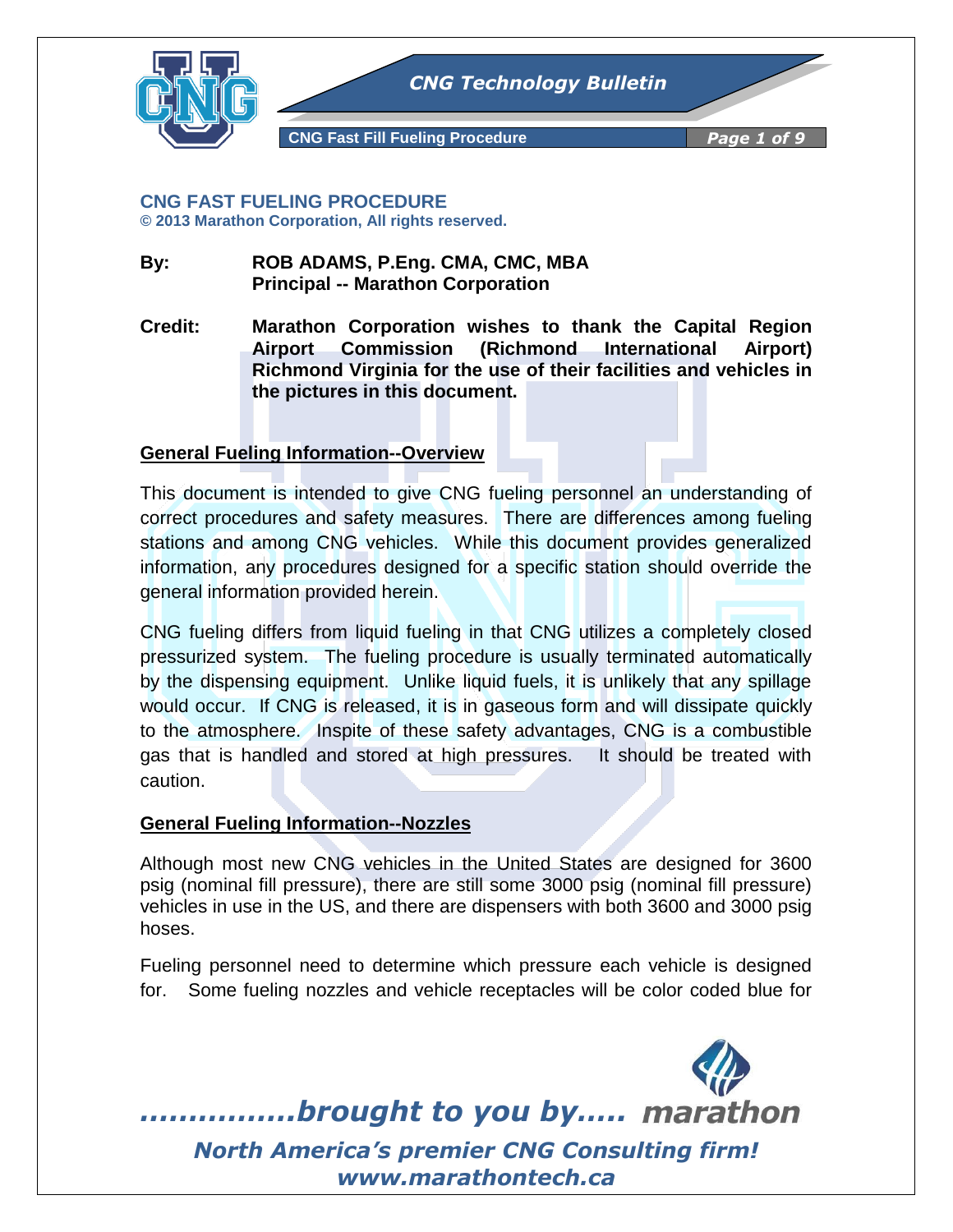

3000 psi and yellow for 3600 psi.

3000 psi nozzles are designed to fuel both 3000 & 3600 psi vehicles. 3600 psi nozzles will fuel only 3600 psi vehicles.

Many CNG fleets fuel only at their own fueling station and therefore there should be no issue of selecting the proper fueling nozzle.

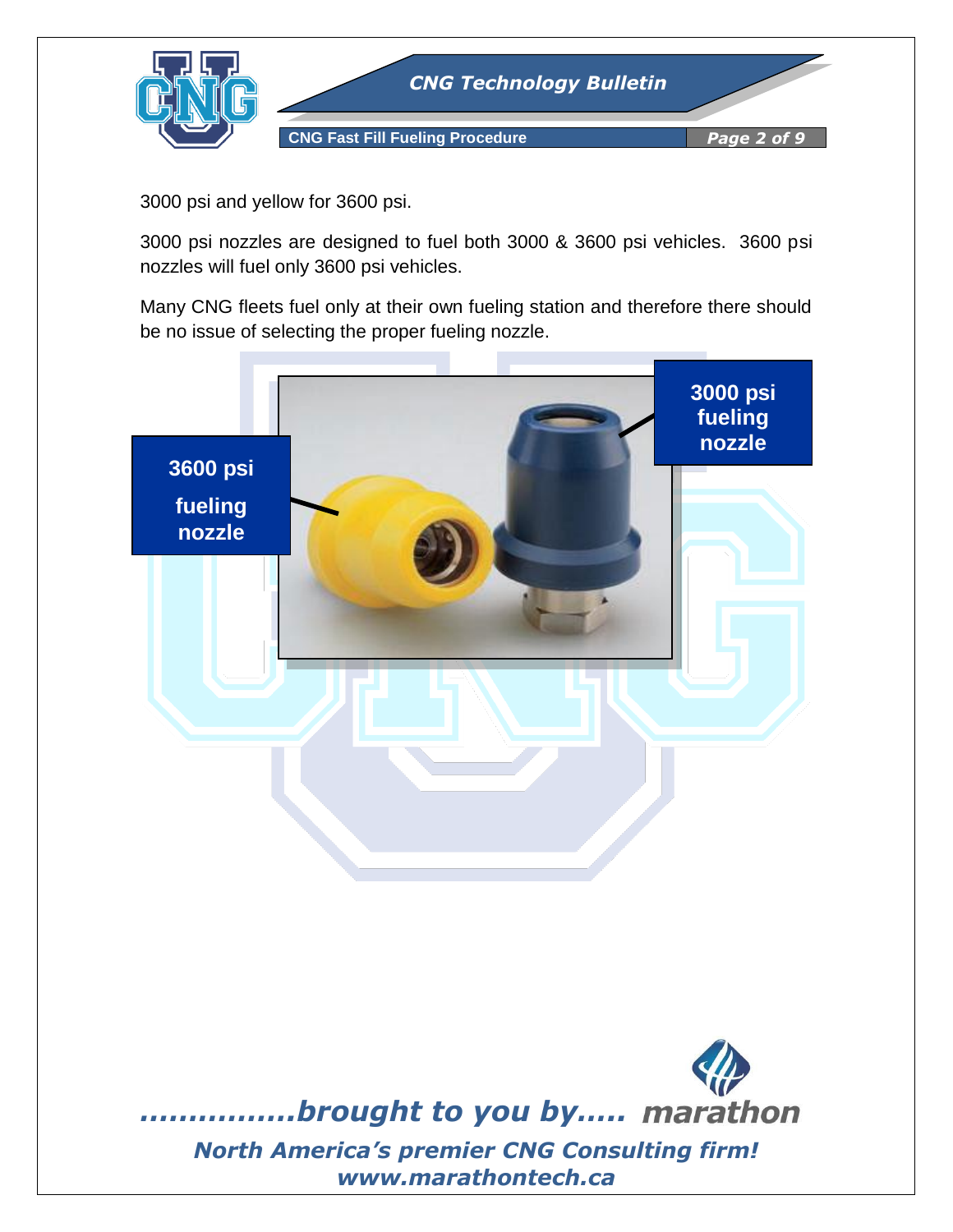

**CNG Fast Fill Fueling Procedure** *Page 3 of 9*

### **General Fueling Information—Temperature Compensation**

Unlike liquid fueled vehicles (which are filled by volume only), CNG vehicles are filled to a particular gas density. This density is a function of pressure, temperature and gas composition. To ensure that vehicles are filled to rated capacity, CNG fueling stations adjust the dispensed pressure to account for changes in gas temperature due to atmospheric temperature changes and for the increase in gas temperature that occurs during fueling.

The chart below indicates the relationship between temperature and pressure of the gas. Note that the gas density at any points on the line is equal. Note also that **when the gas is hot, it is permissible to fuel to as much as 125 percent of the nominal pressure**. Conversely **in cold conditions, the vehicle may receive much less pressure, but the same amount of fuel is dispensed**.



**Gas Temperature (ºF)** 

**Code prohibits exceeding 125% of nominal fill pressure. A 3000 psi system allows maximum pressure of 3750 psi. A 3600 psi system allows maximum pressure of 4500 psi.**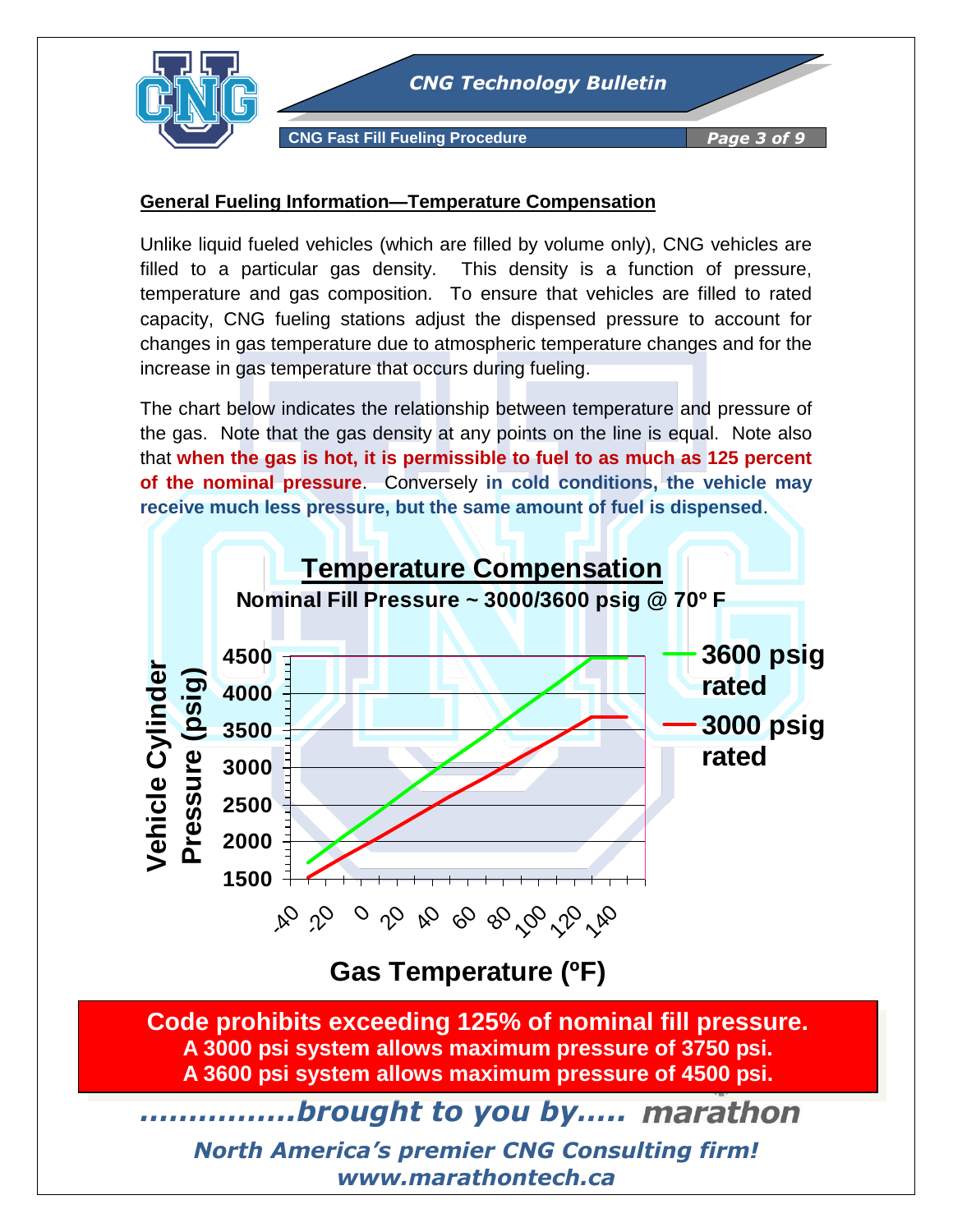

# **General Fueling Information—Safety**

As with any motor fuel, any source of ignition should be eliminated in the fueling area. Fueling personnel must observe the following.

- 1. Extinguish all smoking or flames in the fueling area.
- 2. Turn the vehicle ignition off, place vehicle in park and lock the parking brake. Leave the vehicle off until fueling is complete.
- 3. Do not use cellular phones, pagers or other electronic equipment in the fueling area.
- 4. Familiarize yourself with the locations of all Emergency Shut Down (ESD) buttons which are placed at various locations in the station. The first action in the event of any emergency is to press a CNG ESD button. This will shutdown all CNG station equipment.
- 5. Inspect fueling hose for any visible damage before fueling. If the hose has any damage, do not use it. Report the damaged hose to a person who has station responsibility.
- 6. Fueling staff must be trained in the proper fueling procedures for their vehicle and station. This training must identify proper procedures to address all emergency and abnormal fueling conditions.

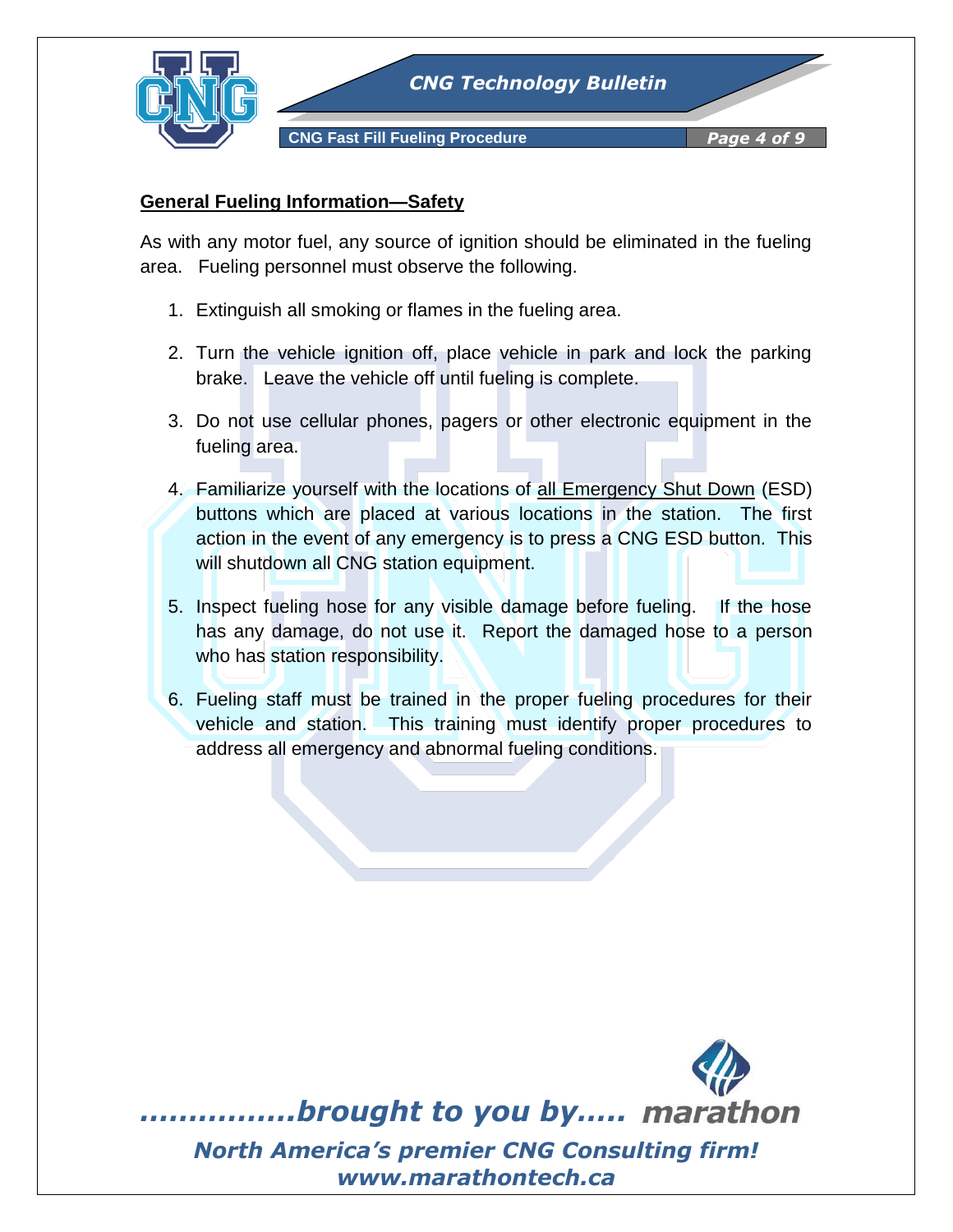

*CNG Technology Bulletin*

**CNG Fast Fill Fueling Procedure** *Page 5 of 9*

#### **CNG Fueling Procedure--Fast Fill**

1. Park the vehicle in the correct location to allow fueling without excessive tension on the hose.



2. Open fuel door (if applicable) on the vehicle and remove dust cover from the vehicle receptacle.





3. Ensure the nozzle handle is in the "off" position. Remove the fill nozzle from the dispenser. Place the nozzle over the receptacle and begin locking the nozzle onto the receptacle by rotating the handle; gently "rocking" the nozzle if necessary—excessive force should not be required. Carefully rotate the nozzle handle to the full "on" position; usually 180º.

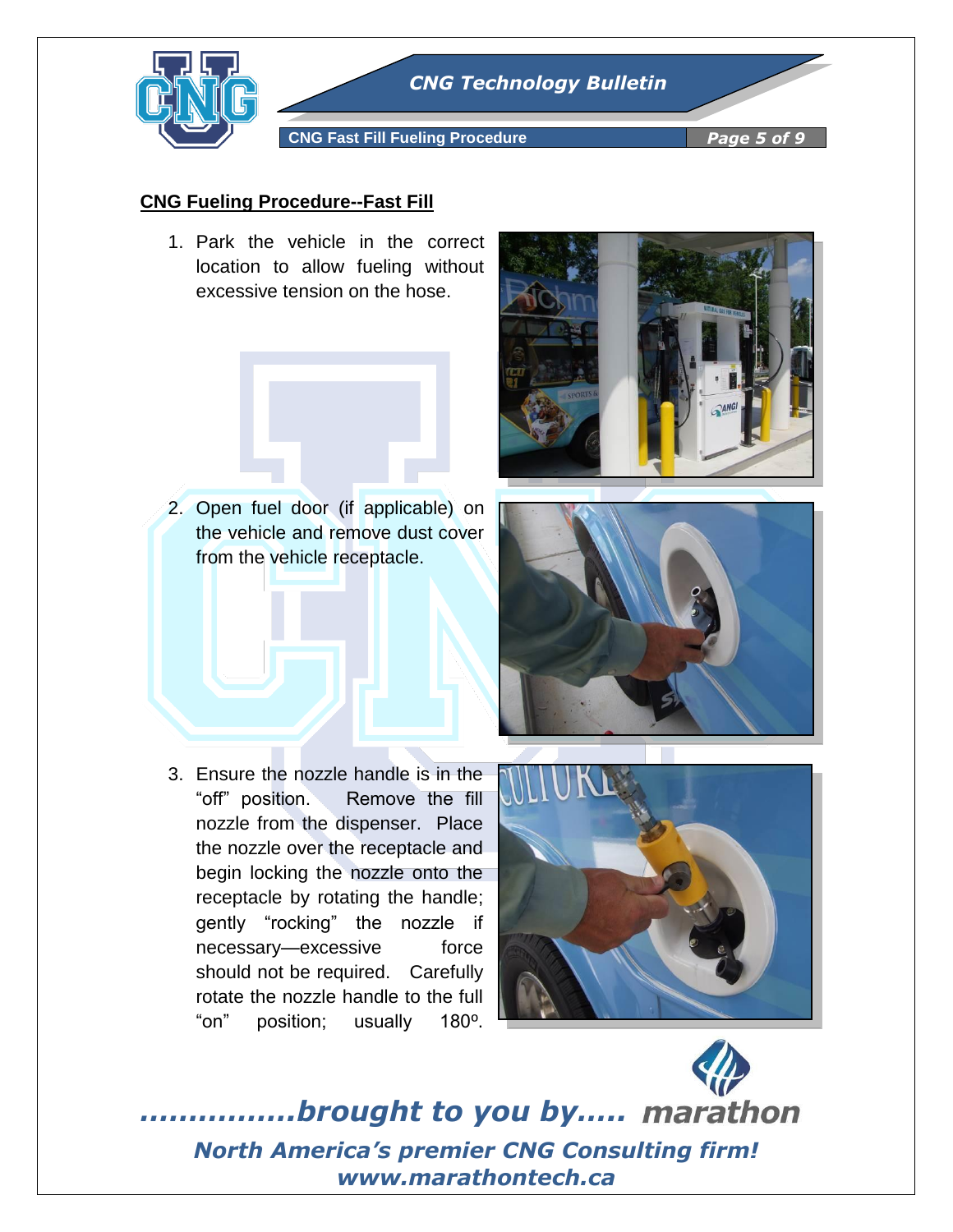

Fueling personnel should stand to one side of the nozzle, as it is positioned on the receptacle.



- 4. Authorize the fuel management system (if applicable).
- 5. Activate the dispenser following the instructions provided by the manufacturer; either by pressing a button or turning a lever. You will hear the dispenser valve open and gas start to flow. The dispenser display should start to increment. On some dispensers, gas will flow briefly, stop, then restart.



- 6. Gas will continue to flow to the vehicle until the dispenser senses that the vehicle is nearing termination pressure. At this point, the dispenser may automatically pause and then resume the fill one or more times, until the vehicle is full. The fill is automatically terminated when the vehicle is full.
- 7. On some dispensers, a light will turn off or on to signal the end of the fill. On other dispensers, the fueling personnel will determine that the fill is complete by observing that the dispenser head display has stopped

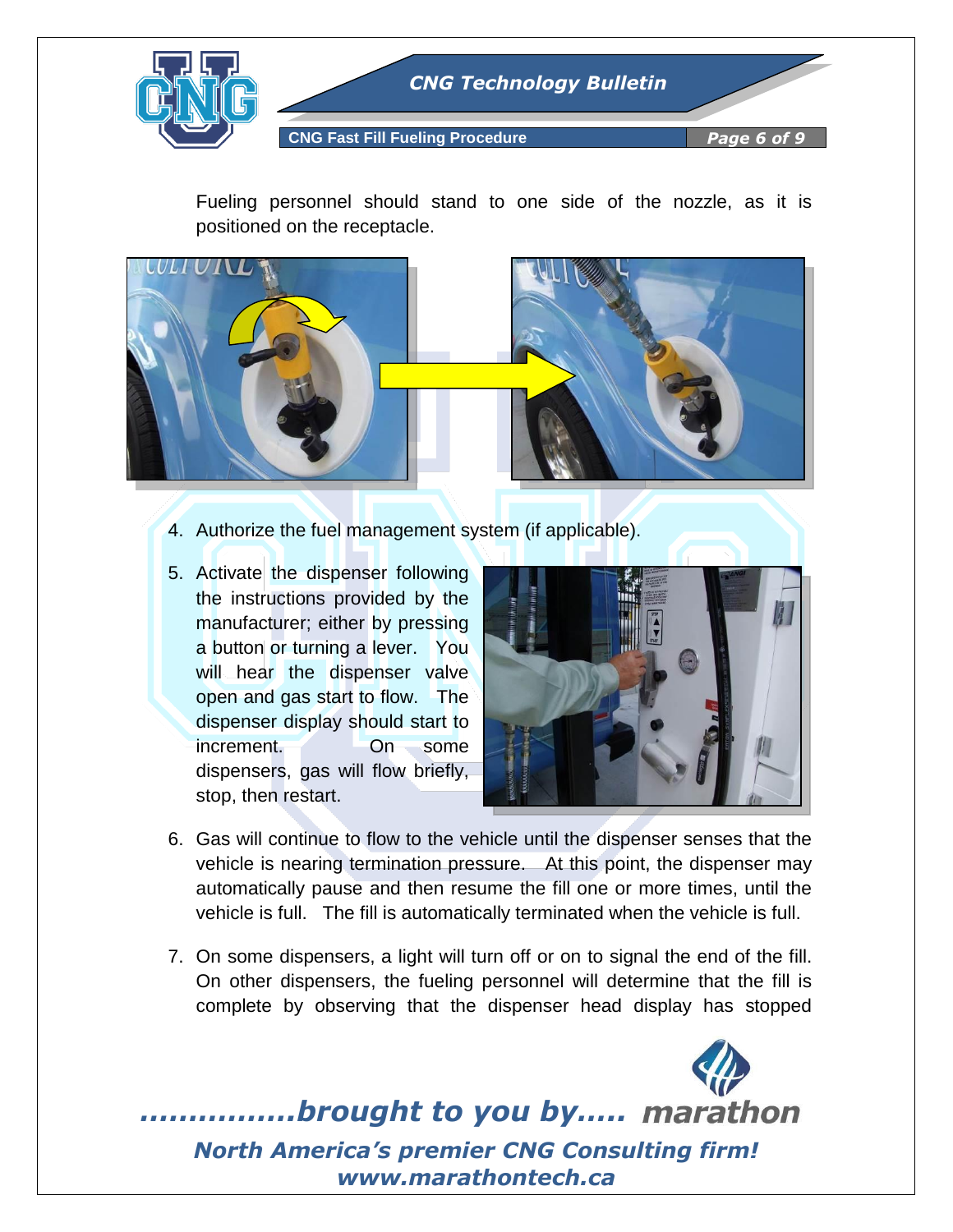

incrementing. The operator may hear when the flow has stopped. Fueling personnel must not prematurely disconnect the nozzle or terminate the fill before the fill is completed. This will result in under filled vehicles.

8. Turn the dispenser off by following the instructions provided by the manufacturer.



9. Disconnect the nozzle from the vehicle receptacle. Fueling personnel should stand to one side of the nozzle, as it is removed from the receptacle. Fueling personnel may notice a small "puff" of gas as the nozzle is disconnected from the receptacle. This is a normal occurrence with the de-pressurizing of the receptacle interface.



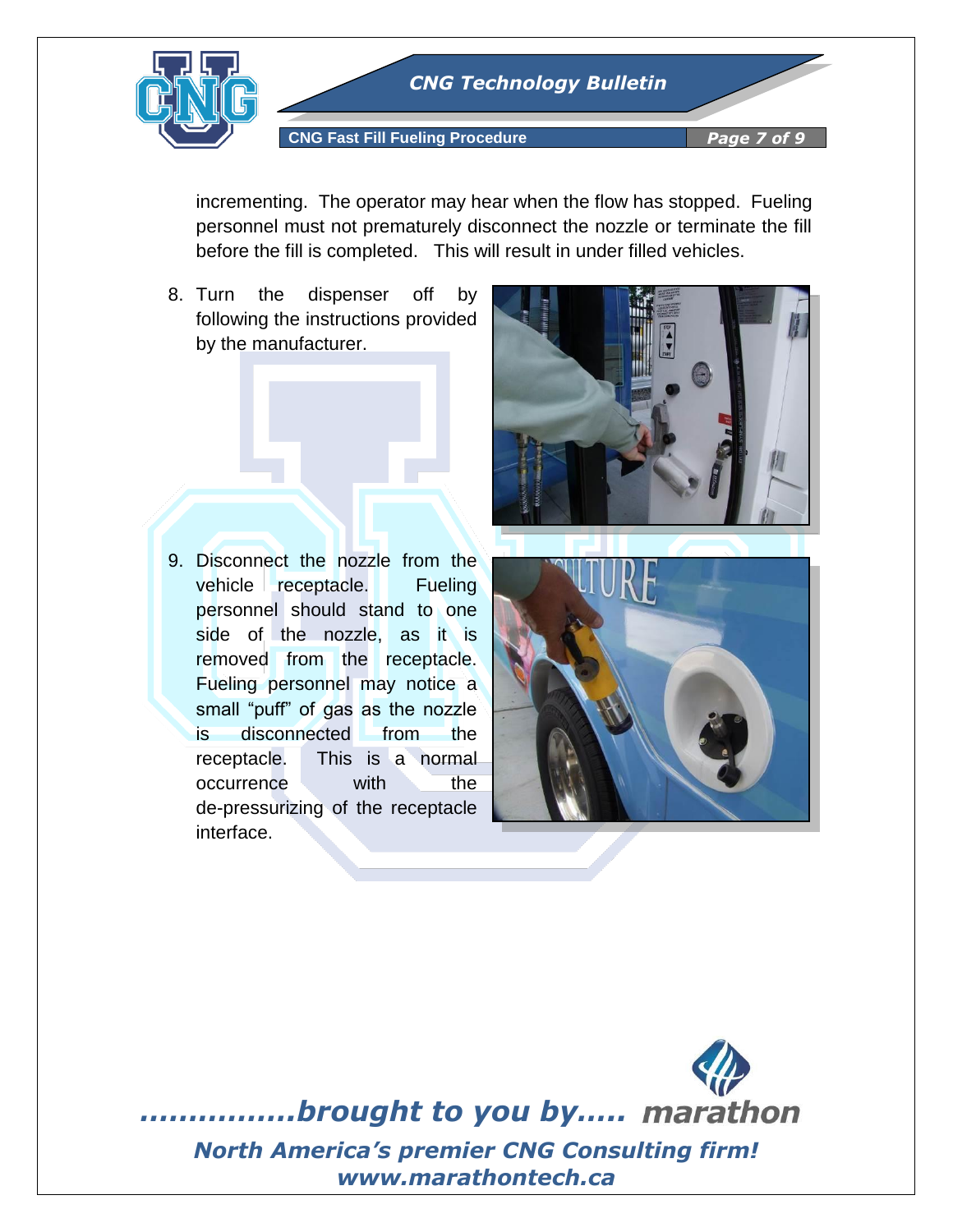

**CNG Fast Fill Fueling Procedure** *Page 8 of 9*

10.Hang the dispenser nozzle in its dispenser holster.



11.Replace the dust cover on the vehicle receptacle and close the vehicle fill door (if applicable).



12.In the event of any type of emergency, press a station CNG ESD button and vacate the area of danger. Follow other emergency procedures as posted or instructed.